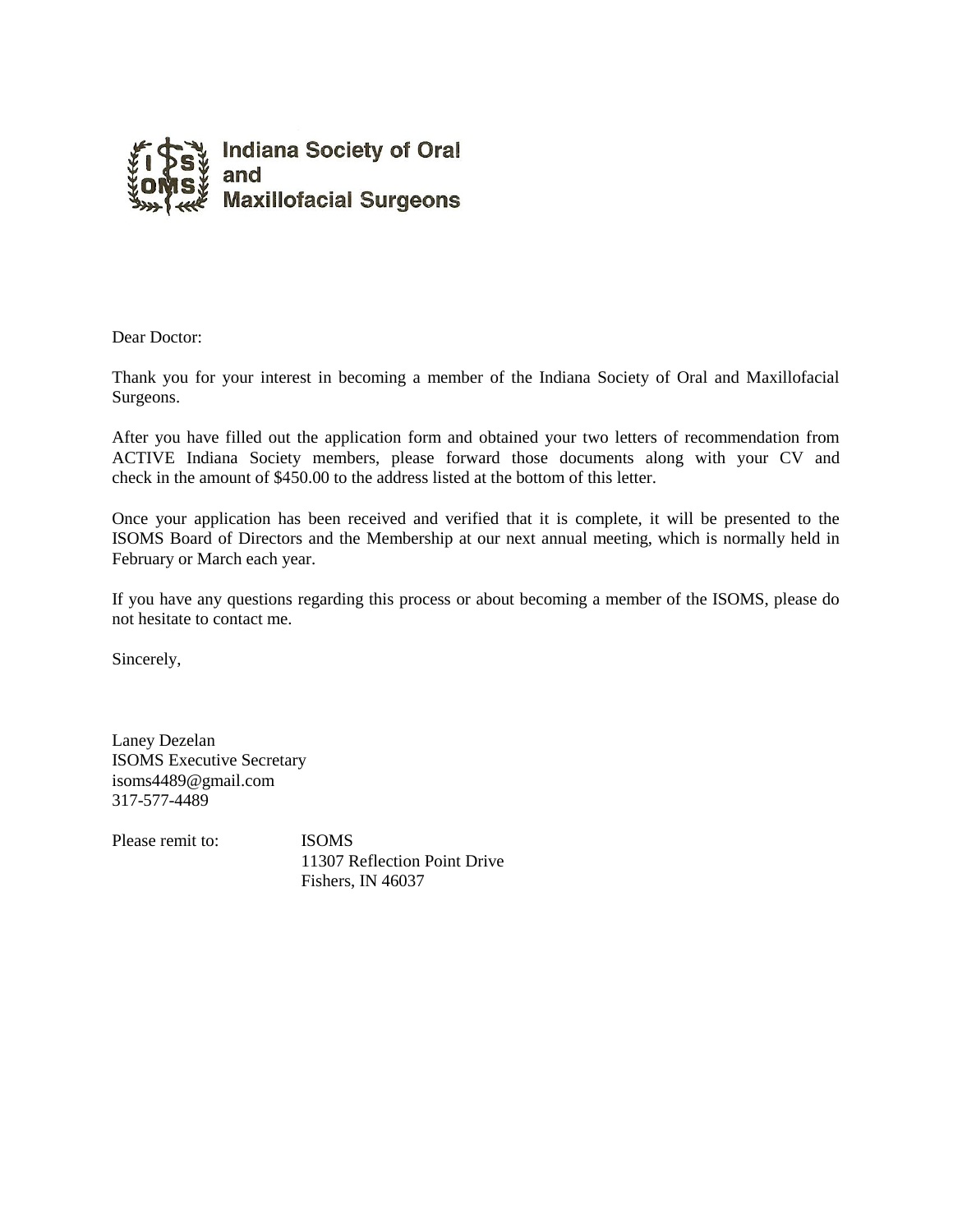## **INDIANA SOCIETY OF ORAL AND MAXILLOFACIAL SURGEONS**

## **SOCIETY OBJECTIVES**

**To contribute to the health and welfare of the public**

**To promote the science and art of Oral and Maxillofacial Surgery**

**To cooperate with other health services**

**To enlighten the general public concerning the specialty of Oral and Maxillofacial Surgery**

**To provide among its members the opportunity for social and professional fellowship**

**To promote and provide continuing education for the Oral and Maxillofacial Surgeon**

**\*\*\*\*\*\*\*\*\*\*\*\*\*\*\*\*\*\*\*\*\*\*\*\*\*\*\*\*\*\*\*\*\*\*\*\*\*\*\*\*\*\*\*\*\*\*\*\*\*\*\*\*\*\*\*\*\*\*\*\*\*\*\*\*\*\*\*\*\*\*\*\*\*\*\*\*\*\***

## **APPLICATION FOR MEMBERSHIP**

(Please type or print legibly)

|                               |                            | (as you wish it to appear on certificate)                                        |
|-------------------------------|----------------------------|----------------------------------------------------------------------------------|
|                               |                            |                                                                                  |
|                               | $\overline{\text{Street}}$ | City/State/Zip                                                                   |
|                               |                            | Office Phone______________________ *Office Fax__________________________________ |
|                               |                            |                                                                                  |
|                               |                            |                                                                                  |
|                               | Street                     | City/State/Zip                                                                   |
|                               |                            |                                                                                  |
| Graduate/Post-Graduate Study: |                            |                                                                                  |
|                               |                            |                                                                                  |
|                               |                            |                                                                                  |
|                               |                            |                                                                                  |
| Internship/Residency:         |                            |                                                                                  |
|                               |                            |                                                                                  |
|                               |                            |                                                                                  |
|                               |                            | Institution<br><u>Institution</u>                                                |
|                               |                            |                                                                                  |
| Military Experience:          |                            |                                                                                  |
|                               |                            |                                                                                  |
|                               |                            |                                                                                  |